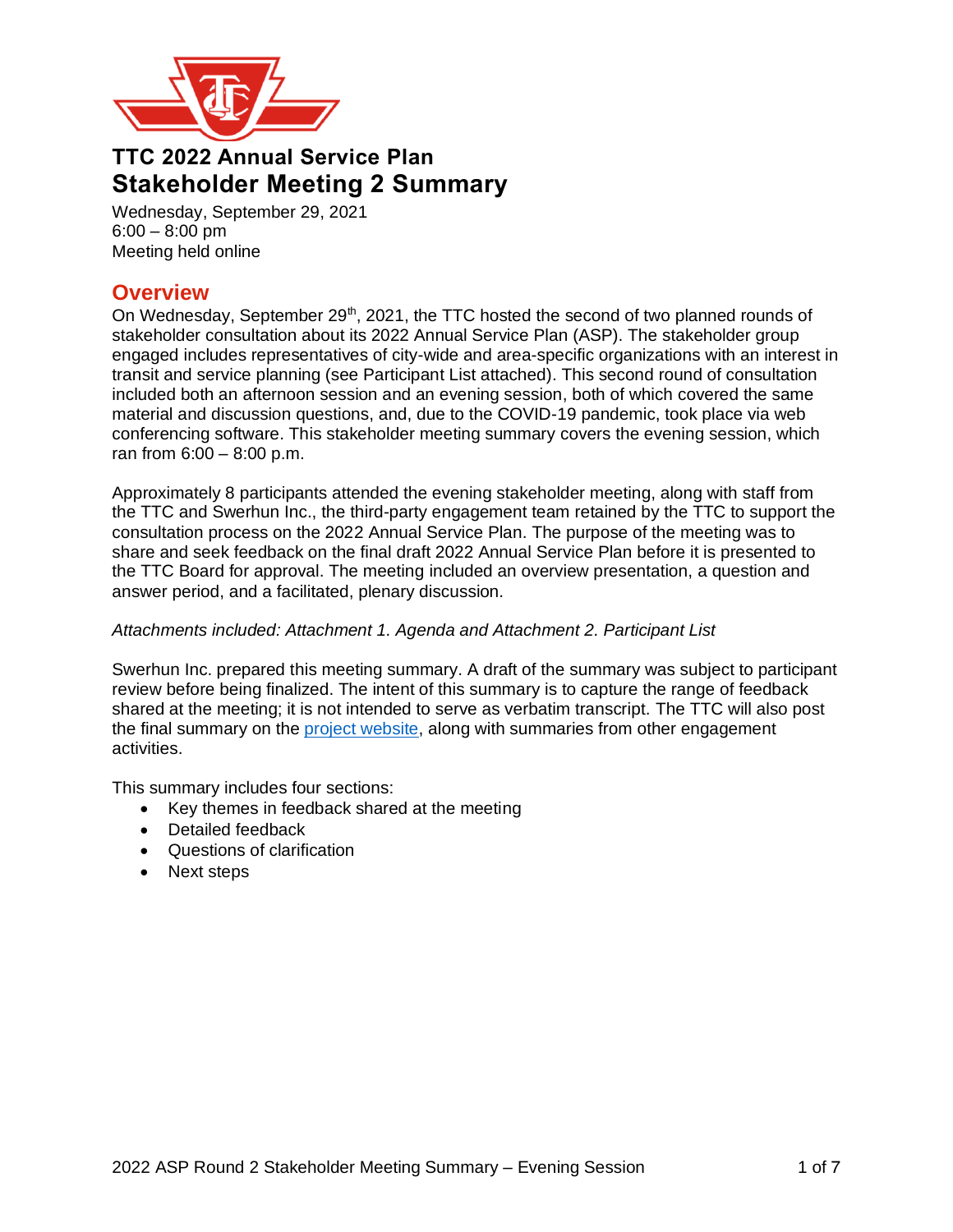## **Key themes in the feedback shared at the meeting**

The following themes reflect a summary of the feedback received from participants during the meeting. The remainder of this summary provides additional details regarding these, and other points participants shared.

**Support for the updated proposed route changes.** Participants were supportive of the updates made on proposed route changes to 34 Eglinton and 51B Leslie. They are happy to see that the feedback shared by the community was reflected in the final draft Annual Service Plan.

**Continue consultations and improve communications with the public about transit plans.** Participants would like to see more transparency with transit planning and any proposed changes before they are implemented. Make sure that information is also easily accessible to improve public awareness.

**A range of service improvement suggestions and considerations were shared.** The top suggestions and considerations shared were addressing crowding and bus bunching, providing frequent service, planning ahead for anticipated service disruptions (e.g. Line 3 breakdown in winter), providing safe access to stops and vehicles, and maintaining protocols for protecting customer health and safety when taking transit (e.g. mask usage and vehicle and station cleaning).

**Look into different ways to make transit more financially accessible.** Participants shared a number of suggestions, including extending the transfer times to three hours, allowing free transfers with GO Transit, and updating the Metropass options to reflect the changes to transit use caused by the pandemic.

## **Detailed feedback**

Following the presentation, participants shared their thoughts on the final draft 2022 Annual Service Plan, as well as suggestions and questions about other transit plans that were not included in the 2022 Annual Service Plan.

Overall, there were no major objections shared about the final draft 2022 Annual Service Plan. Participants were also thankful to the TTC staff for providing clear, concise, and transparent responses. A participant said that it was great to see dialogue and relationships created between the TTC and stakeholders. Detailed feedback shared by participants is summarized below. Clarifications and responses provided by TTC are in *italics*.

### **Feedback about the final draft 2022 Annual Service Plan**

- Support for the updated proposed route change for 34 Eglinton. Participants appreciate the good and responsive change to customer needs that TTC is proposing by extending 34 Eglinton to Kennedy Station, instead of ending at Science Centre Station.
- **Support for the updated proposed routing for 51B Leslie**. This updated routing is a good idea and will be a positive change that may help with the performance of this route since its operation is heavily subsidized due to low ridership.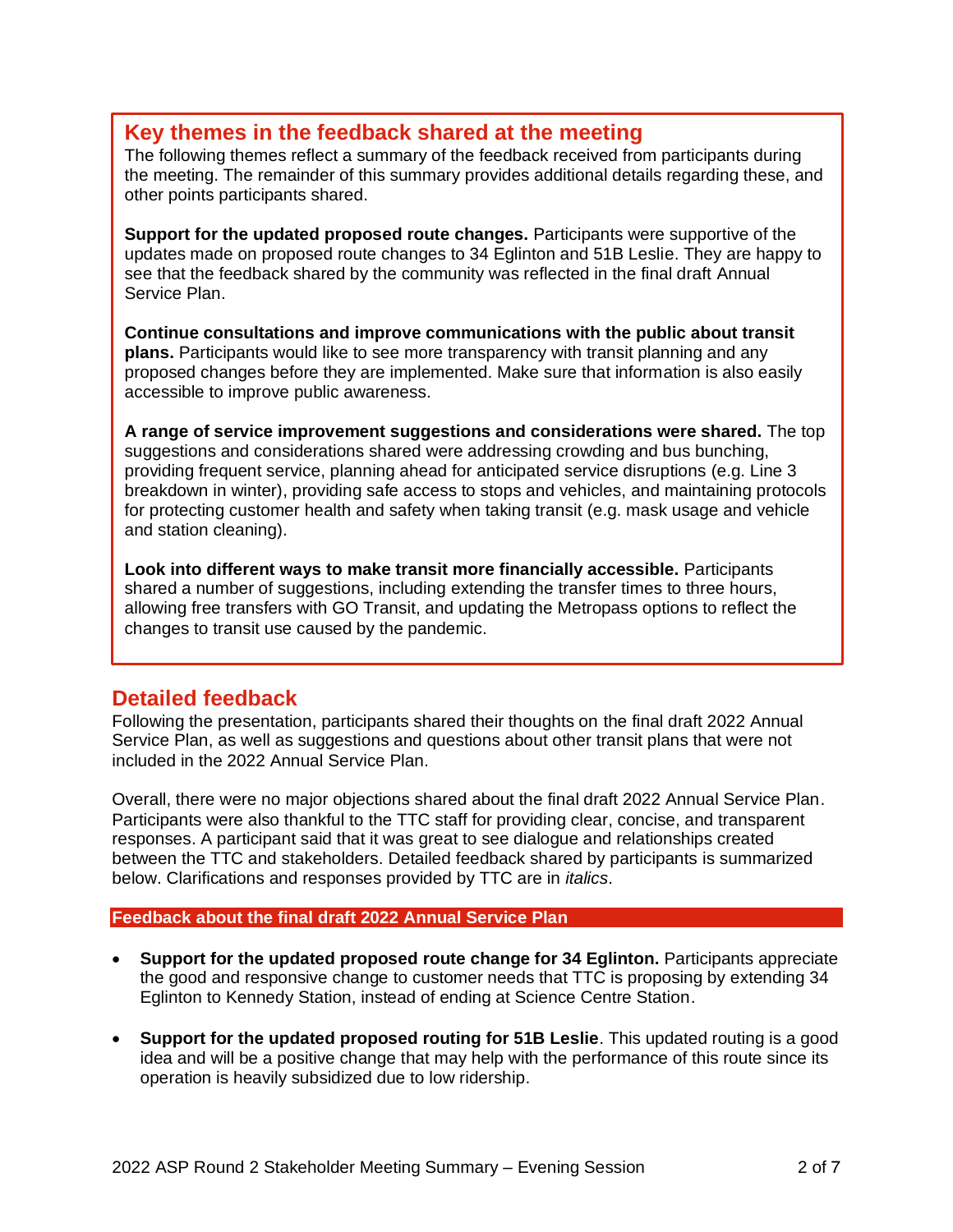- **Equity lens in planning should include providing safe access to stops and vehicle boarding, especially in Scarborough.** There are many stops in Scarborough, particularly in the Malvern neighbourhood, that are not accessible because there are no crosswalks or safe crosswalks, and people end up running to catch the bus, which is very dangerous. *Action 5.4 of the ASP (enhance pedestrian pathways to TTC) speaks to making better connections for customers such as formalizing pathways people use to get to stops by installing lighting and doing snow removal. We are working with the City to improve safe access to transit and hope to advance this initiative in more locations.*
- **Concern about incidents of anti-Asian racism on the TTC and suggestions shared for ways TTC could provide support.** A participant shared that there are incidents of anti-Asian racism on the TTC and that this is a concern that has been raised in other town halls. However, they did not see this issue addressed on the 2022 ASP. They would like to see the TTC provide information about support to those who have experienced anti-Asian racism and suggested putting up posters in Asian languages explaining what to do and how to report it.

#### **Feedback about communications**

- **Ensure that the public is consulted before removing stops for the Jane RapidTO priority bus lane.** *Public consultation is scheduled next year which gives the team plenty of time to reflect on lessons learned from the Eglinton RapidTO corridor. We will make sure to do plenty of consultation before removing stops and ensure there is a good balance between walking distance to stops, accessibility and travel times.*
- **Host a forum or develop a report where the public can find information about all TTC planning in one place for ease of access and transparency.** Finding information about all the transit planning the TTC is doing is not easy, even for those who dedicate time following TTC updates. *We will consider creating a "year review" or a summary of what we've done in a year to update the public.*

#### **Feedback about service**

- **Concerns about crowding on vehicles especially on Express bus routes and certain subway stretches.** *Crowding is an issue that we will continue to address and monitor as ridership increases with more people returning to in-person work and learning.*
- **Ensure frequency of transit service for the Leaside and Eglinton East area.** Participants said that it is important to provide frequent service in the Leaside and Eglinton East area since there are limited north-south transit routes and not having frequent service, would mean no access to transit.
- **Take into consideration the breakdown that will happen for Line 3 Scarborough during the wintertime.** Line 3 breaking down in winter is a yearly occurrence. As 2022 is the last year before Line 3 is decommissioned, there should be a consideration on how to deal with these breakdowns and provide good service for the Scarborough community.
- **Concerns about cleanliness in the TTC network and transit riders and vehicle operators not wearing masks.** *In the early stages of the pandemic, we were cleaning vehicles and wiping high contact areas twice a day, but it is now once a day based on public*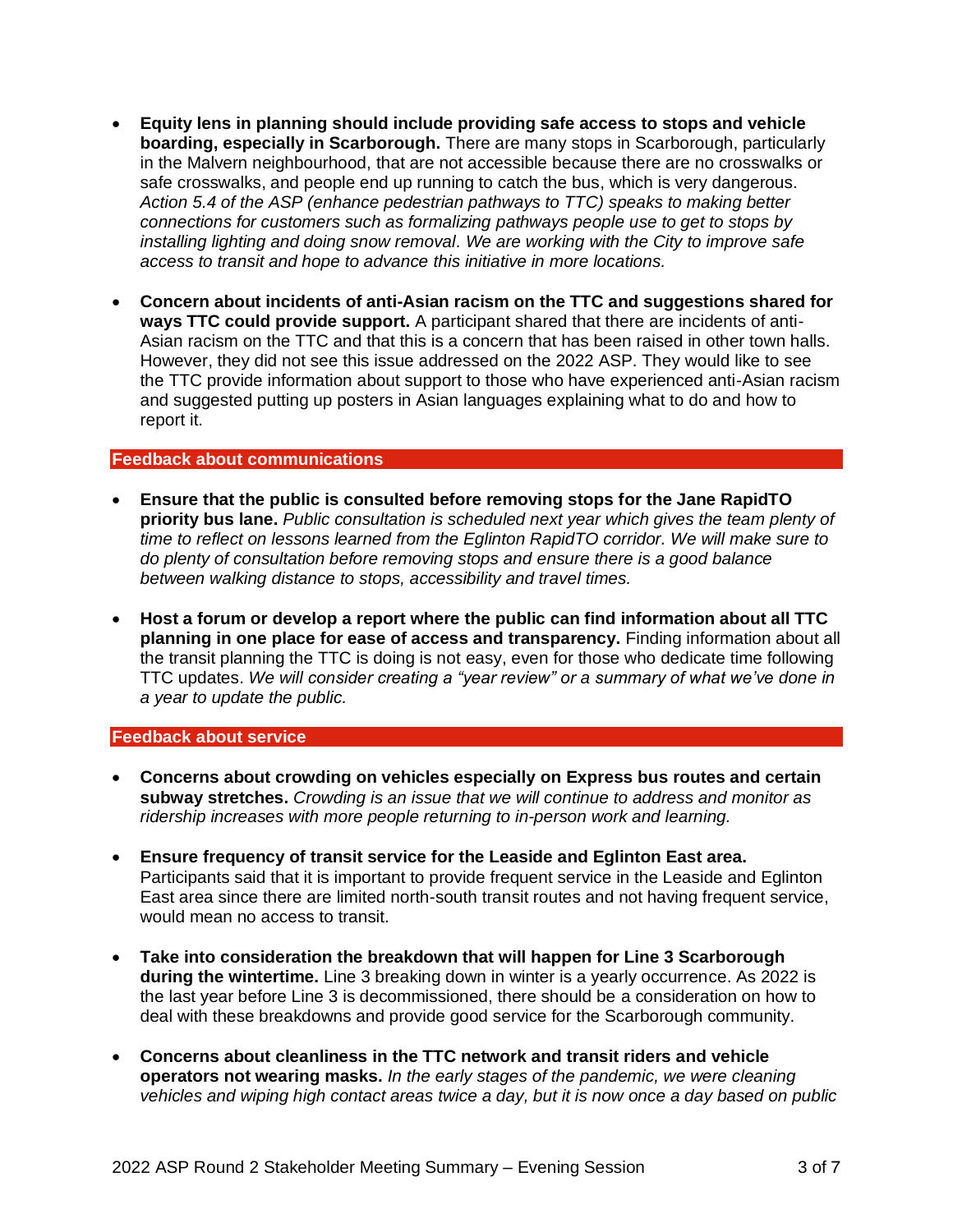*health guidance and understanding that the virus is spread airborne, and not on surfaces. Based on mask usage reports conducted by the TTC, there are two metrics for measuring mask usage: mask adoption (a person having a mask) is high at 99% and mask usage in and around stations and platforms (having a mask on) is at 97%. Mask usage is slightly lower because this is when people take their masks down to eat or drink. We are running campaigns to work towards encouraging mask usage on the TTC.*

#### **Feedback about fares**

- **Extend the transfer times from two hours to three hours.** A two-hour transfer is not enough for those who live in the inner suburbs and travel across the city.
- **Consider leveraging the GO Transit system's capacity by allowing free transfers from TTC vehicles.** *We are having discussions with Metrolinx to see if there's a potential opportunity to do this.*
- **Consider updating the Metropass options to reflect the changes to transit use caused by the pandemic.** Many people are not going back to working in-person five days a week, hence they do not need to buy a Metropass anymore. *We will share this advice with staff working on the 5-Year Fare Policy.*
- **Consider allowing the reloading of PRESTO cards at convenience stores to make it more accessible, especially for Scarborough customers.**

## **Questions of clarification**

Following the presentation and throughout the discussion, participants asked questions of clarification. Some participants sent additional questions via email after the meeting which are also included below. Responses from TTC are in *italics*.

### **Questions about 2022 ASP implementation**

- **When is Line 5 Eglinton (also known as Eglinton Crosstown) expected to open?** *July 2022 is the target date, but we suspect that the date may get delayed so we are prepared to make any necessary adjustments to the surface network plan.*
- **If there is a delay in the opening of Line 5, will it delay the implementation of the bus route changes proposed in the 2022 ASP?** *Yes, the Line 5 Eglinton surface network plan relies on Line 5 being operational.*
- **How long will it take to implement the proposed bus route changes for Line 5 once Line 5 is operational?** *The goal is to have all bus routes operational as soon as Line 5 is running because they work synergistically together to create a comprehensive network. The bus schedules will be created and planned for ahead of time so once Line 5 opens, the route changes will happen overnight. There will be certain areas with TTC staff wearing orange vests helping customers navigate the changes.*

### **Questions about transit projects and planning**

• **Many participants asked what is the project status on the Eglinton East Crosstown extension?** *We don't have an answer at the moment, but we will look into this after the meeting and get back to you. TTC follow-up response*: *The City of Toronto is leading the*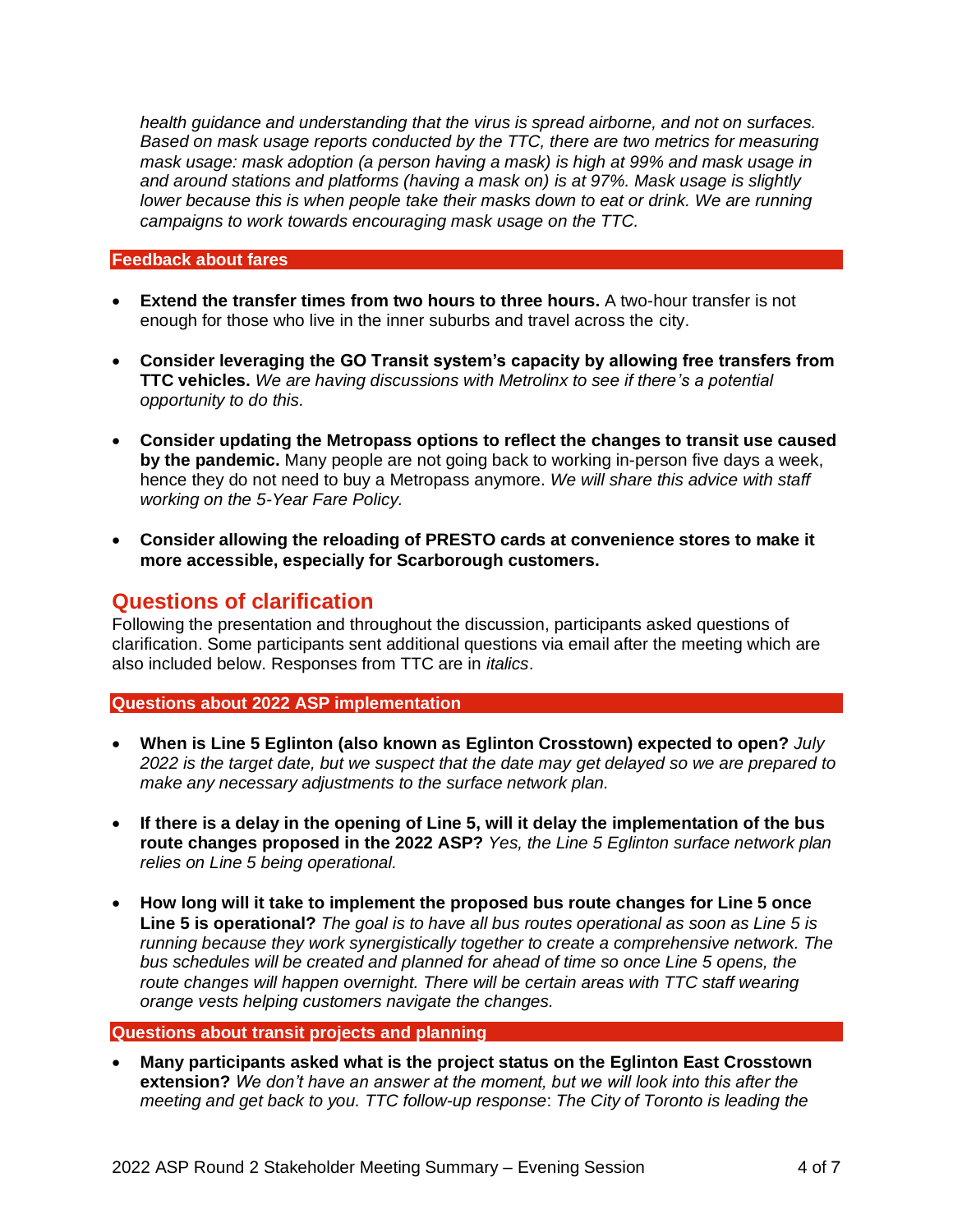*Eglinton East LRT project with the TTC's support. Technical evaluation is going on right now to update the design of the LRT, and public consultations will launch next year for the public to provide feedback on the updated design and proposals.*

- **What does Advanced Transit Signal Priority mean, what will it look like, and what routes are being considered for ATSP?** *It is a technology the City is piloting. Unsure* exactly what the difference between ATSP and the regular transit signal priority, but we will *look into this after the meeting and get back to you. TTC follow-up response*: *Advanced TSP (ATSP) is different from our existing TSP system in two main respects. First, ATSP will be capable of providing priority to only buses and streetcars that are behind schedule, whereas our existing TSP system is not based on schedule adherence. Second, ATSP replaces existing in-ground transit vehicle detection equipment (and a "hard-wired" connection to the traffic signal controller) with GPS and wireless communication to request TSP and cancel TSP calls. ATSP will continue to use the sophisticated transit signal priority algorithms that have been developed by the TTC and City of Toronto over the past 30 years. We're working with City of Toronto staff to determine the trial routes for Advance Transit Signal Priority, but expect they will be on the bus network, where few routes are equipped with our legacy TSP system.*
- **Where will the next transit priority corridors be implemented?** *The next corridor is Jane Street. Consultations are planned to start in 2022. We are working with the City of Toronto* and their report on a surface transit network plan for other corridors that are being *considered for transit priority. These corridors may not necessarily look like the priority bus lanes on the Eglinton corridor; it can be a hybrid of transit priority measures depending on the community context.*
- **Are there plans for addressing climate change?** *Taking the TTC is already an environmentally friendly choice rather than using personal vehicles. Our metric is to reduce automobile use and encourage TTC ridership. At a micro level, we have environmentallyfriendly streetcars and electric buses.*
- **Do transit projects in Toronto need to go through Provincial approval, or does it only require Municipal approval?** *Municipalities have control of transit projects on a surface network level. If a project has a regional impact, for example, the Durham-Scarborough Bus Rapid Transit, we have to work with provincial agencies like Metrolinx. For the Eglinton East project, the Province does not have a big interest in this project.*
- **The TTC no longer has the final say on what transit gets built, are there any talks for reinstating the power to build rapid transit from the Province back to the City?** *The Province has taken this role under their purview over the last decade. We work very closely with Metrolinx, the provincial transit agency, in making sure that the facilities built work for our customers and we are able to influence their designs. The relationship between TTC and Metrolinx is good, and nothing is leading either parties to discuss transferring power at the moment.*

#### **Questions about operation**

• **Bus bunching is an ongoing issue – why has this not been addressed?** *Bus bunching is a top concern for the TTC and there are three places in the 2022 ASP addressing this issue. To improve bus bunching we need enough vehicles, the right amount of running time*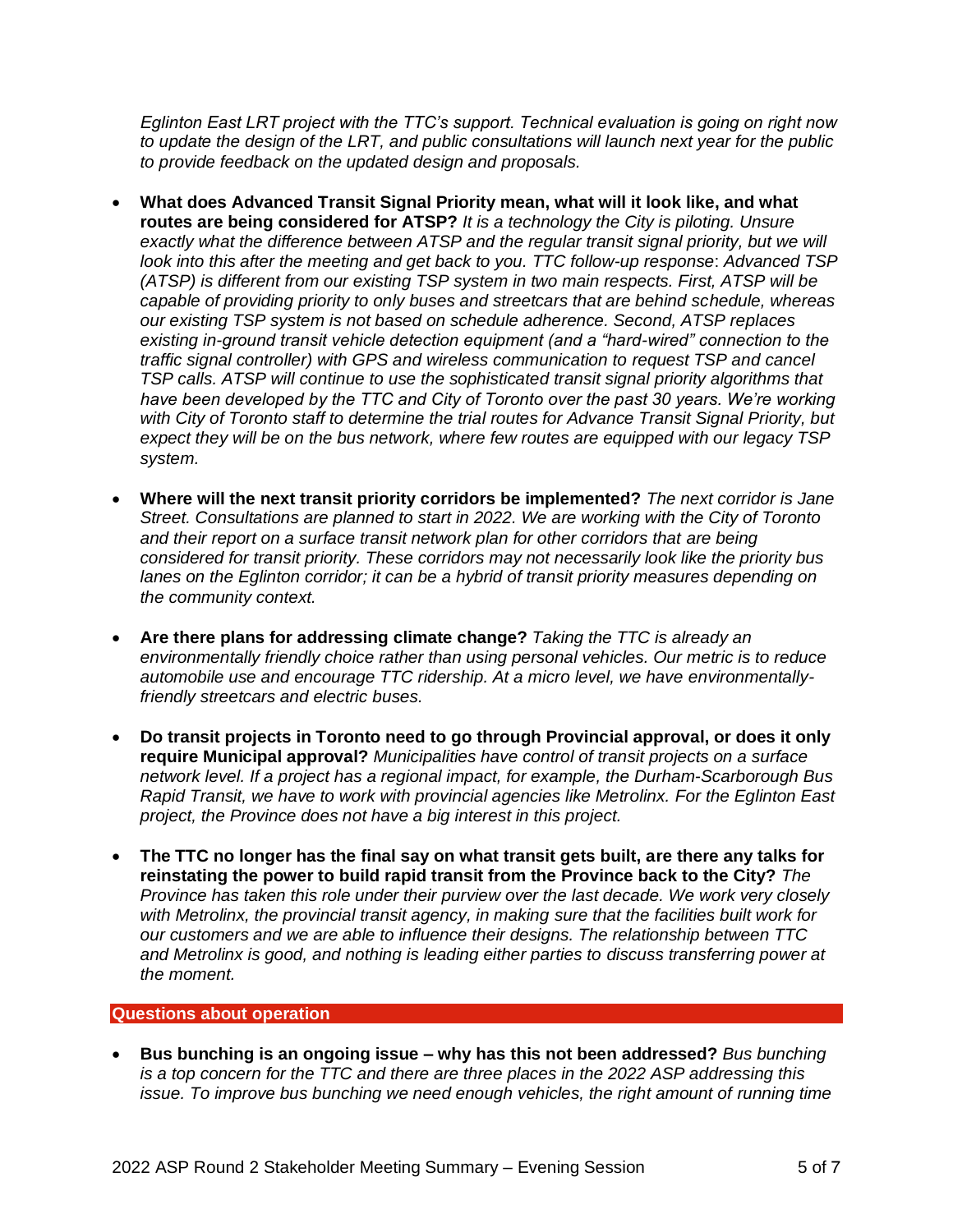*in schedules and priority treatment on lanes, and we are looking into implementing all of them.* 

• **How flexible is the TTC in monitoring and changing operation schedules?** *We get ridership data daily, so we can analyze and make schedule changes many times a year. Having this data allows us to re-allocate resources from low demand to high demand routes to reflect changes with demand.*

#### **Questions about specific routes and locations**

- **How will the extension of 34 Eglinton to Kennedy impact frequency on the Leaside and Davisville routes? Is there a possibility to loop the routes through the Leaside business district and head back to Yonge to balance frequency issues?** *We are planning for a 30-minute frequency from Mount Dennis Station to Kennedy Station. We have plans to add service if there is considerable demand. If there is more demand in the middle of the route, there may be shorter routes. We will be saving a considerable number of buses with the implementation of Line 5 but won't be capitalizing on those services right away. If Line 5 goes down, we have those extra buses to cover the route end to end. We will do this for a year to see how it goes and then figure out what to do with the extra buses.*
- **Has a decision been made on the Vanderhoof split into branch A and branch B for the 88 South Leaside route?** *The plan for the Leaside and Thorncliffe area has been largely influenced by the feedback we've received from the community. Regarding the Vanderhoof split, the City have plans for a bus layby on Vanderhoof which is directly connected to Laird Station through a promenade. Since this plan is a few years into the future, we need to do tests to make sure the turns that go to the front entrance of Laird Station are possible before committing to it. The routing you're suggesting has not been precluded in the design. Also, the catchment areas will have commercial developments in the future. The proposed routing is reasonable but the actual timing on when those properties develop are years in the future, so we will need some time to make sure that the routing works for customers in both Leaside and Thorncliffe communities.*
- **Are there any updates for the new proposed 178 Brimorton route?** *Plans are currently on hold as we continue to work with the Councillor to determine the timing for this new route. We are hoping to have this route running by the end of 2022.*
- **Is the plan for cross-boundary service integration to allow for streetcars to go into Mississauga along Lakeview still in the works?** *There are no TTC staff present at the meeting that can provide an update on this specific route. At a high level, there are 905 routes that operate in Toronto but are not accessible to Toronto residents because of a closed-door policy. We are currently working with 905 transit agency partners to open the doors on those routes for customers along Dundas, Burnhamthorpe, Bloor, and Steeles. We have identified two corridors that 905 transit agencies could serve in Toronto – Dufferin North and Burnhamthorpe. However, many things need to happen for it to move forward, including amending the City of Toronto Act to let 905 transit routes operate in Toronto, addressing contract issues, and modifying technology for both systems to collect fares. The plan is to have a report ready for the TTC Board in early 2022 and will probably incorporate buses first before streetcars.*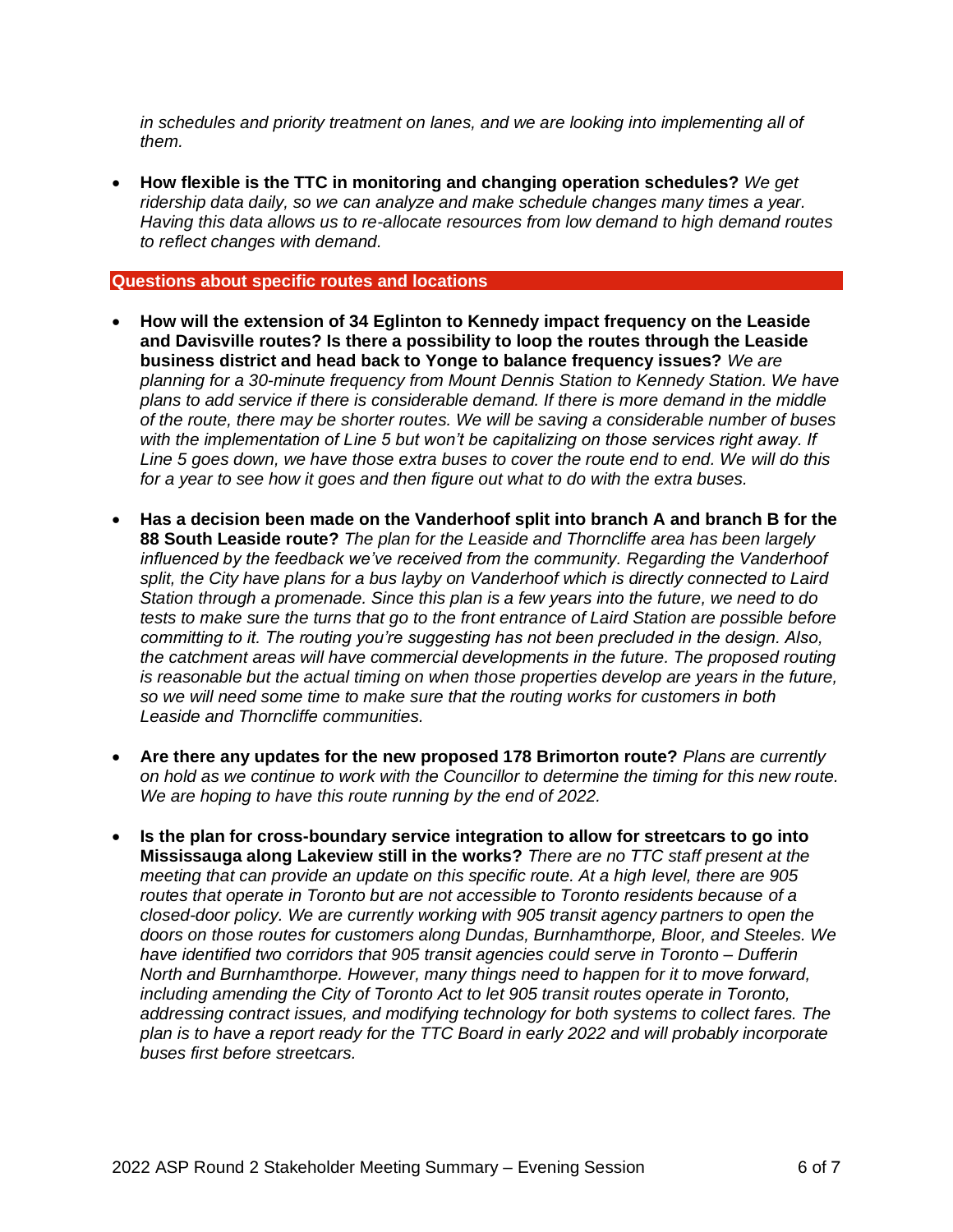- **The Overlea bridge is getting its capacity cut in half, with a lane reduction from 4 lanes to 2 lanes and sidewalk reduction from 2 sidewalks to 1 sidewalk during its construction period. Will there be any service updates to account for limited-service frequency?** *We are aware of the City's plans to overhaul the bridge, but due to the difficulty of operating service and pandemic considerations, we are currently not adding additional buses to shorter-term work. We are working with colleagues from different departments to look at service alternatives to see if there are any ways to mitigate service disruption when this becomes a longer-term project.*
- **What are the logistical updates on installing queue jump lanes on Brown's Line and Lake Shore Blvd W?** *Plans are currently underway, and we are trying to get final implementation for mid-fall.*
- **Will there be improved service on Lake Shore Blvd West in the evenings?** *We will have to look to make sure there is enough demand for more service along that route.*

#### **Questions shared after the meeting**

- On January 31 and February 1, 2018, City Council directed the Deputy City Manager, Chief Planner and the TTC to "prepare background studies required for... a new exclusive transit right-of-way from Colborne Lodge Drive and The Queensway to Dufferin Street at the Dufferin Gate, as per the … Waterfront Transit Network Plan". However, the December 2020 Update on the City's Transit Expansion Project includes no progress updates. **When can south Etobicoke expect the TTC to advance Council approved decisions to advance work on a dedicated streetcar right-of-way from Exhibition Station to Humber Bay Shores?** *The Colborne to Dufferin link would be considered in the context of an overall assessment and prioritization of City transit projects expected later in the fall.*
- The design for the unidirectional streetcar loop connecting a future Waterfront West LRT to Park Lawn GO station incorporates only one layover bay. The maximum projected service levels provided by the TTC to the developer calls for 6 eastbound 501s, 6 westbound 501s, and 12 504s travelling through the loop each hour. With a current goal of 60% "on time service", and an "on time" metric of plus or minus 50%, even "on time" streetcars can be expected to exceed layover capacities regularly. Community members have serious concerns regarding the ability of the designed loop to deliver LRT service to Humber Bay Shores. **Will the TTC commit to a full study of the loop and all anticipated service scenarios to ensure that it will accommodate LRT service?** *The TTC is fully committed to working with partners at Metrolinx and the City of Toronto, including the developer, to design and deliver a streetcar loop that meets the TTC's operational requirements to deliver high-quality transit service for customers.*

## **Next Steps**

Mark Mis, Head of Service Planning & Scheduling, thanked participants for taking the time to participate and share their feedback with the TTC.TTC committed to getting back to participants with some answers that were not provided in the meeting. If participants have any further questions, they can email the team at [planning@ttc.ca.](mailto:planning@ttc.ca) Khly Lamparero, independent facilitator, committed to sharing a summary of the meeting in draft with participants for their review before finalizing it to ensure there was accurate representation of feedback shared at the meeting. Final summaries will be uploaded to the TTC website.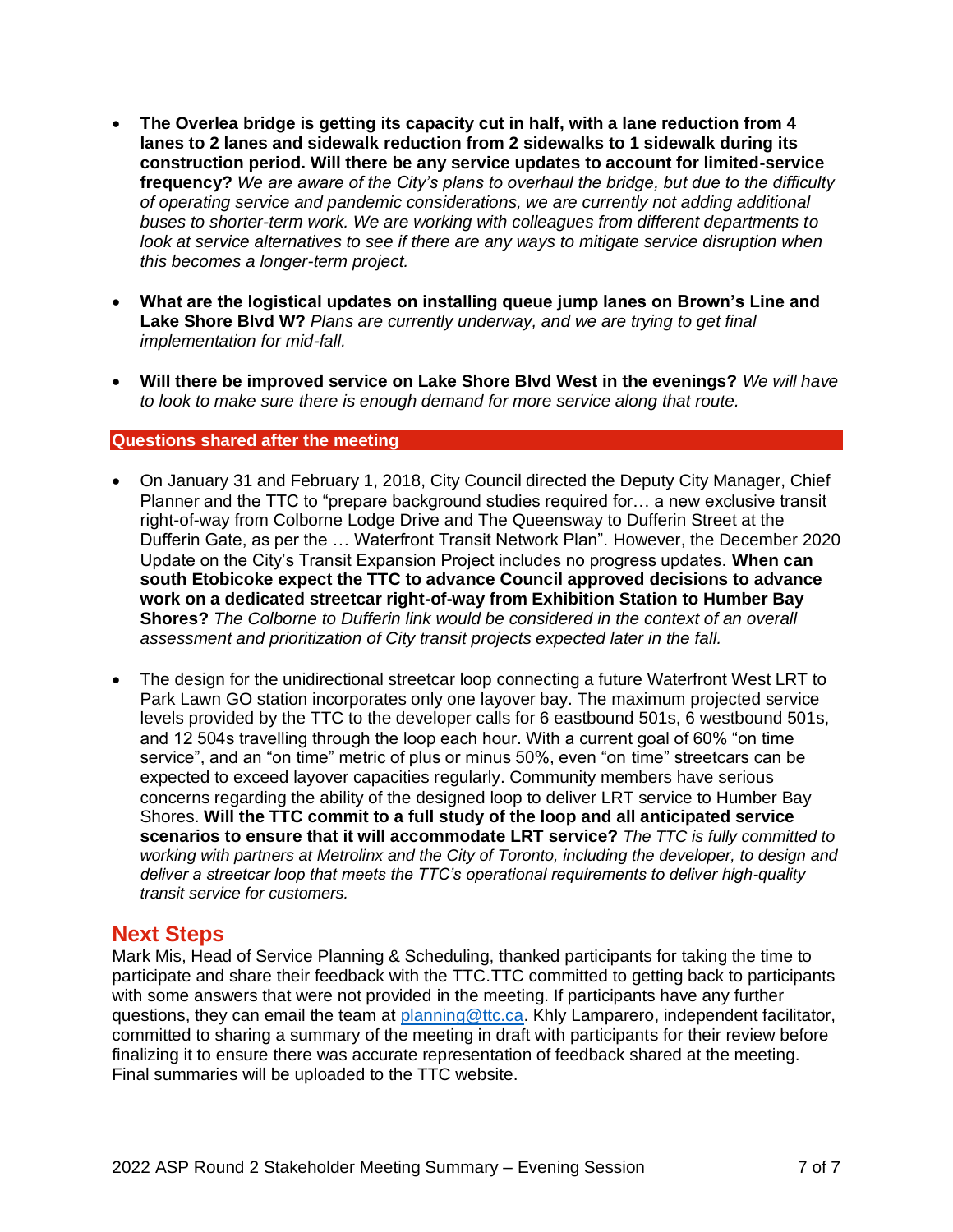## **Attachment 1. Agenda**

# **TTC 2022 Annual Service Plan Second Round of Stakeholder Meetings Session 2 (evening)**



September 29, 2021 6:00 – 8:00 pm Meeting held online

#### **Meeting purpose**

To share and seek feedback on the final draft 2022 Annual Service Plan.

#### **Proposed agenda**

- **6:00 Land acknowledgement, welcome, introductions, and agenda review** *Mark Mis, TTC Khly Lamparero, Facilitator, Swerhun Inc.*
- **6:10 Update and overview of the 2022 Annual Service Plan** *Mark Mis, Jasmine Eftekhari, TTC*

*Questions of clarification*

#### **6:40 Discussion**

- 1. What are your thoughts on the final draft 2022 Annual Service Plan?
- 2. Do you have any final suggested refinements?
- **7:55 Wrap up and next steps**
- **8:00 Adjourn**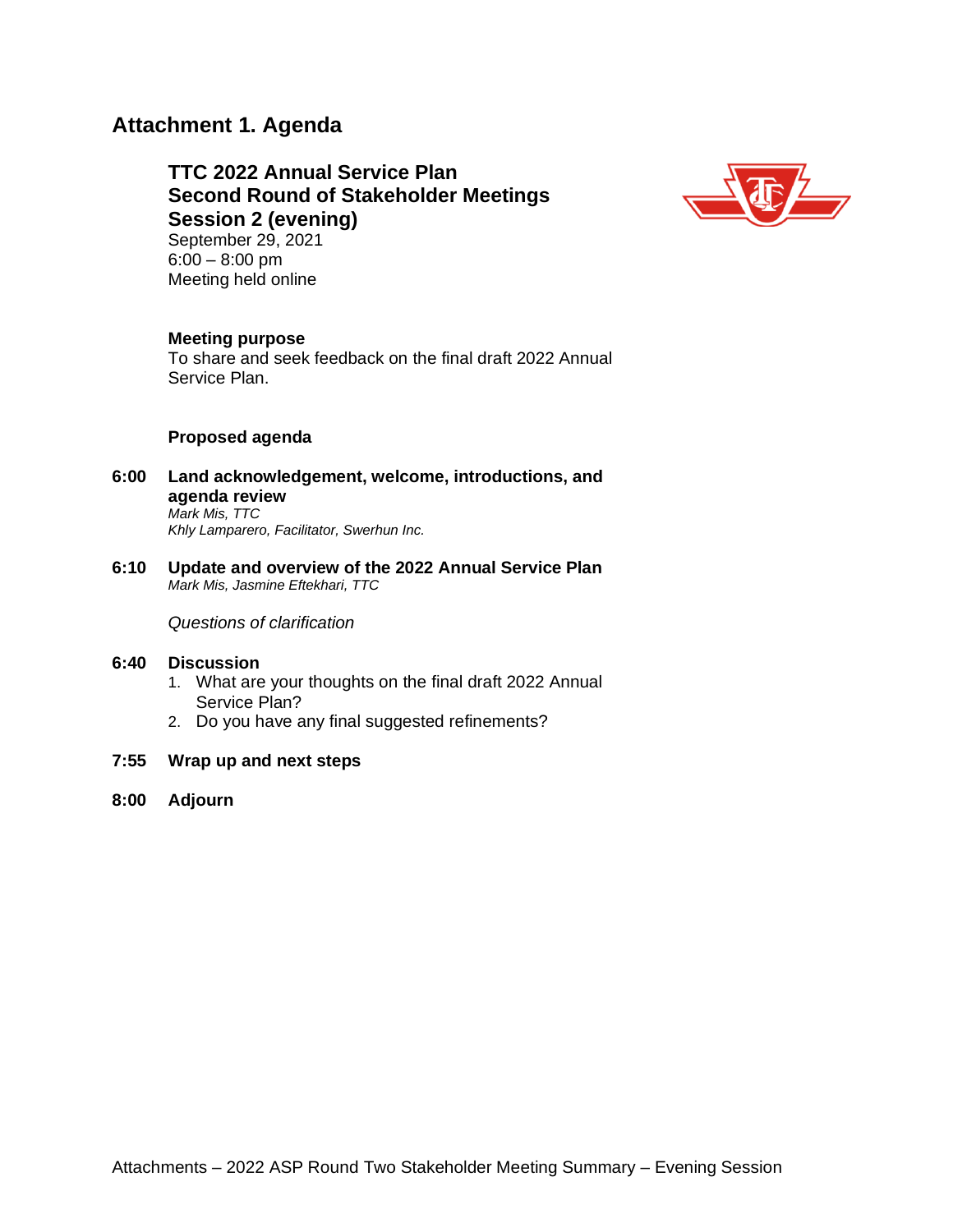## **Attachment 2. Participant List**

Listed below are stakeholder groups the TTC invited to participate in the City-wide Stakeholder Workshop. Organizations listed in **bold** attended the workshop. Note that some stakeholder groups had more than one representative in attendance and some participants represented multiple organizations.

1LoveMalvern Transportation Working Group 42 Voices 7 Oaks Residents Association 8-80 Cities **A Voice for Transit** Access Alliance Access Point on Danforth **Advisory Committee on Accessible Transit**  Advocacy Centre for Tenants (ACTO) Albion Neighbourhood Services All IN Alliance for Equality for Blind Canadians Alliance of Seniors-Older Canadians **Network** Anishnawbe Health Toronto AODA Alliance Avenue Road-Eglinton Community Association Bayview Cummer Neighbourhood Association Brian Village Association Cabbagetown Residents Association Cabbagetown South Residents Association Canadian Council of the Blind, Toronto **Chapter** Canadian Hearing Society Canadian Pensioners Concerned Canadian Urban Transit Association Centennial College Student Association Inc. Centennial Community Recreation Association Centre for Independent Living in Toronto Chinese Canadian National Council - Toronto CivicAction CNIB Foundation CodeRedTO Community Associations of Northern **Scarborough** Community Head Injury Resource Services Community Living Toronto

Confederation of Resident and Ratepayer Associations (CORRA) Connect Sheppard East ConnectScarborough Council of Agencies Serving South Asians Crawford Building Consultants Cross-Cultural Community Services **Association** Curran Hall Community Association CycleTO Danforth Residents' Association Deep Quong Non-Profit Homes Don Mills Residents Inc. Downsview Lands Community Voice Association DPCM - Bread & Bricks East Scarborough Boys and Girls Club Centre for Connected Communities Eglinton 2020 Eglinton Park Residents Association Eva's Initiatives Evergreen Fair Fare Coalition Federation of Metro Tenants' Associations Federation of North Toronto Residents' Association (FoNTRA) First Capital Forest Hill Homeowners Association Fred Victor Free Transit Toronto Friends and Families for Safe Streets **Friends of Thorncliffe Park** Friends of Pan Am Path Gilda's Club Greater Toronto Glen Andrew Community Association Glen Andrew Community Association Guelph-Humber Student Association (Ignite) Guild Renaissance Group Guildwood Village Community Association Heathwood Ratepayers Association Highland Creek Community Association Homes First

Housing Connections HousingNowTO (Twitter presence)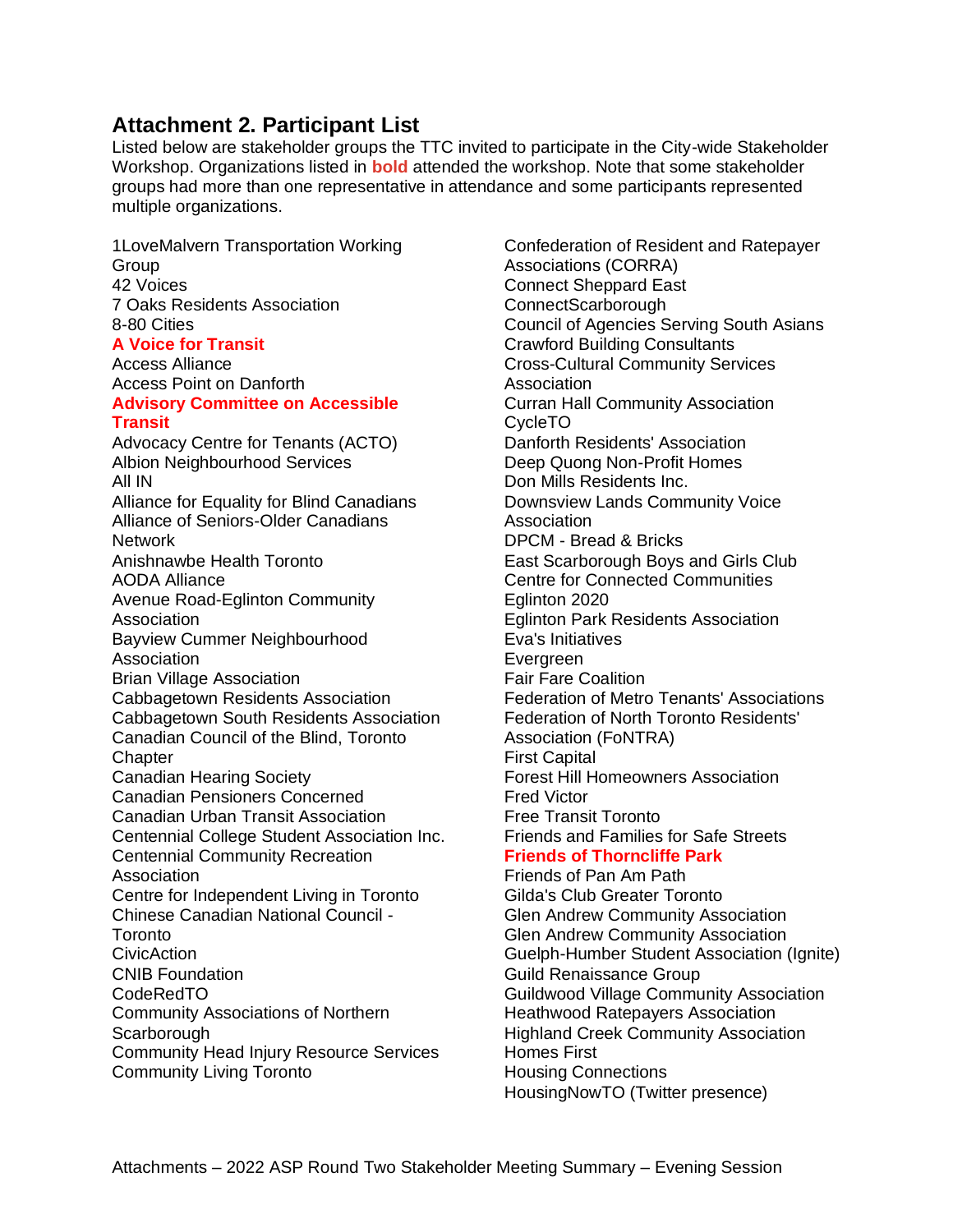Humber Valley Village Residents Association Jane Finch Action Against Poverty Jane-Finch Action for Neighbourhood Change Jane's Walk KCWA Family and Social Services

#### **Leaside Residents Association**

Leslieville Residents Association Lytton Park Residents' Organization Malvern Action for Neighbourhood Change Malvern Family Resource Centre - Action for Neighbourhood Change (ANC) Malvern Library Markland Wood Homeowners Association Masaryk Memorial Institute Midland Park Community Association Miliken Mills East Ratepayers Association Ministry of Transportation Momiji Health Care Society Mount Dennis Community Association Native Child and Family Services North American Native Plant Society North Bendale Community Association Oakwood Vaughn Community Organization Older Women's Network Ontario Active School Travel Ontario Good Roads Association Ontario Motor Coach Association Ontario Public Transit Association Our Greenway Out of the Cold. Overnight Hostels Playter Area Residents Association pointA Polycultural Immigrant & Community **Services** Regent Park Neighbourhood Association Rexdale Community Hub Rockcliffe-Smythe Community Association Ryerson Students' Union S+G Urban Salvation Army Scarborough Bluffs Community Association **Scarborough Business Association** Scarborough Campus Students' Union Scarborough Centre for Healthy **Communities** Scarborough Civic Action Network (SCAN) Scarborough Community Renewal Organization (SCRO) Scarborough Health Network

Scarborough Neighbourhood Action Plan (SNAP) Committee Scarborough Residents Unite Scarborough Rosewood Community Association

#### **Scarborough Transit Action**

Scarborough Village Neighbourhood Association Seneca College Seneca Student Federation Senior Tamils' Centre of Ontario Senior's Strategy Leader Share the Road Coalition Smart Commute - North Toronto, Vaughan Social Planning Toronto Society of Sharing: Inner-City Volunteers Sound Times Support Services South Eglinton Ratepayers' & Residents' Association (SERRA)

#### **South Etobicoke Transit Action Committee**

stevemunro.ca St Clare's Multifaith Housing Society St. James Town Service Providers Network St. Lawrence Neighbourhood Association StudentMove TO Students Association of George Brown **College** Summerhill Residents Association Sunshine Centres for Seniors TAIBU Community Health Centre **Tenblock** The Centre for Active Transportation The Guild Renaissance Group The Hub - Mid-Scarborough The Neighbourhood Organization (TNO) The Republic Residents Association (RRA) Toronto Alliance to End Homelessness Toronto Association of Business Improvement Areas (TABIA) Toronto Bicycling Network Toronto Community and Culture Centre Toronto Community Benefits Network Toronto Community Care Access Centre Toronto Community Housing Toronto Council Fire Native Cultural Centre Toronto Council on Aging Toronto Disability Pride March Toronto Electric Riders Association (TERA) Toronto Environmental Alliance